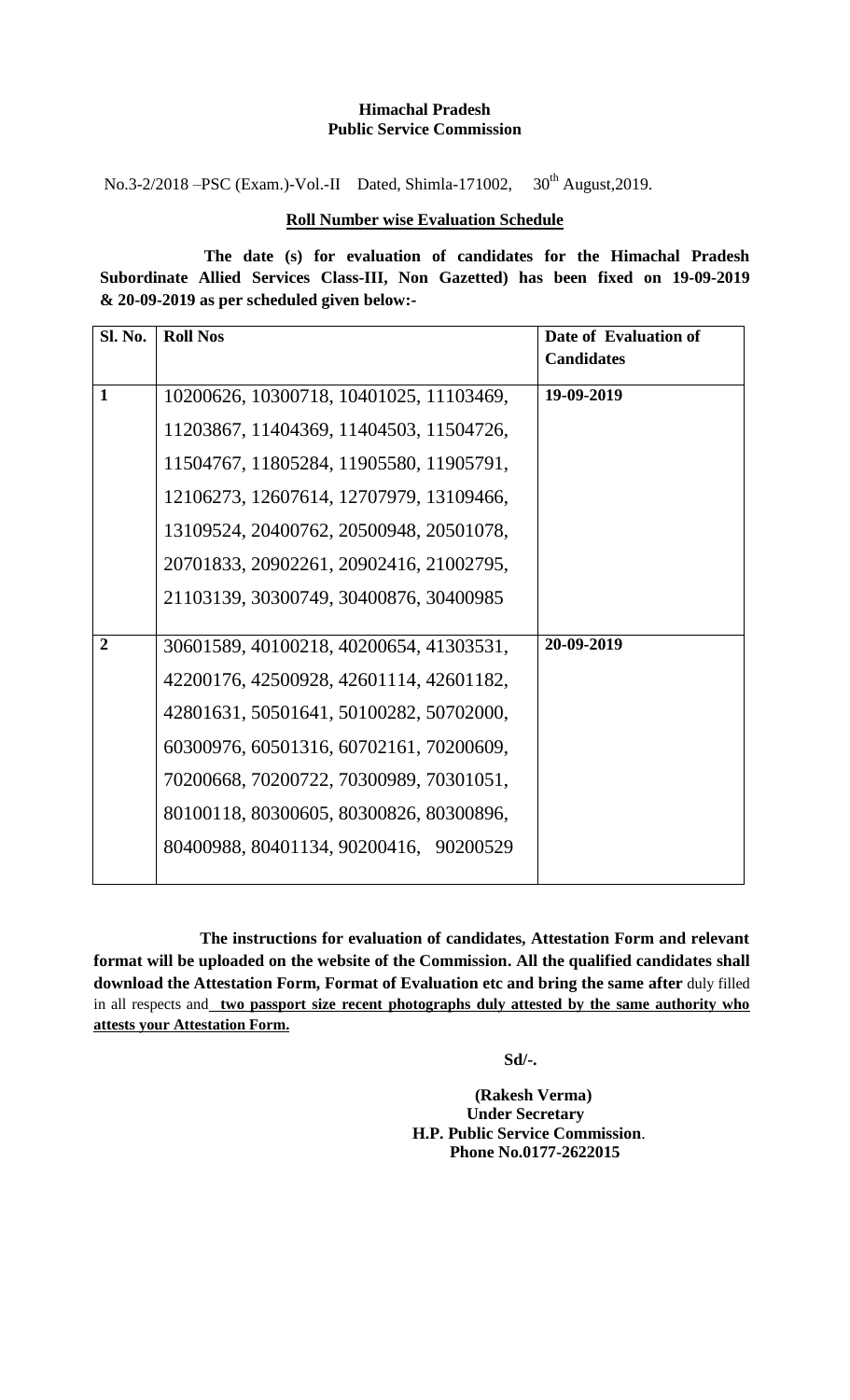## **HIMACHAL PRADESH PUBLIC SERVICE COMMISSION**

### **(Instructions to Candidates for Evaluation for H.P. Subordinate Allied Services/ Posts)**

- 1. That you have been declared qualified in the Himachal Pradesh Subordinate Allied Services / Posts (Class-III, Non Gazetted) Examination-2018 advertised vide Advertisement No.16/2018 dated 13-12-2018 and subsequent Addendums dated 23-12- 2018 and 11-01-2019 and now the evaluation of the candidates will be held on  $19^{th}$  &  $20^{th}$ September, 2019 as per evaluation schedule uploaded in the official website of the Commission.
- 2. That you should ensure your presence in the H.P. Public Service Commission on the day of evaluation for verification of documents and evaluation on scheduled date at 8:30 A.M.
- 3. The fact that you have been invited for evaluation does not confer any right on you for selection against the post.
- 4. Please bring original Degree and Result-cum-Detailed Marks Certificates / documents with you:-
	- (i) Matriculation certificate or other equivalent certificate showing your date of birth.
	- (ii) Copy of Bachelor or its equivalent Degree and detailed Marks Certificate(s) from a recognised University.
	- (iii) Degree(s) of other examination(s) / detailed marks certificate(s) passed by you, if any, from a recognised University.
	- (iv) "No Objection Certificate" from your present employer in case working on regular basis in Government / Semi Government Organisation. Without N.O.C. you will not be allowed to appear before the evaluation and no further time will be allowed to produce N.O.C.
	- (v) Scheduled Caste / Scheduled Tribe / WFF on the prescribed form on parental basis (if you belong to any of these categories) be submitted duly issued by competent authority. The candidates belonging to OBC / BPL categories are required to submit latest OBC/ BPL certificates which should not be more than 01 year old at the time of evaluation. The OBC candidates are also required to submit an affidavit, duly attested by the authority authorized under the Indian oath Act stating therein that his / her status has not been changed and he / she is not excluded from category of OBC on account of being covered under creamy layer. **The candidates belonging to Ex-servicemen category shall bring discharge certificate & other related document issued by the competent authority as a proof of being Ex-serviceman. Similarly, candidate belonging to PWD (Person With Disability) of H.P. (having not less than 40% disability) should also bring proof / latest certificate issued by the competent authority**.
	- (vi) Character certificate from Head of the Institution last attended or from the present employer.
	- (vii) Latest character certificate from a responsible officer (Gazetted Officer of Govt./Semi Govt. Organization).
	- (viii) Copy of call letter for evaluation duly signed.

5. You should also bring with you **[Attestation Form](http://www.hppsc.hp.gov.in/hppsc/file.axd?file=2019%2f6%2fAttestation+Form.pdf)** duly filled in all respects and **bring two passport size recent photographs duly attested by the same authority who attests your Attestation Form.**

Contd.P/2…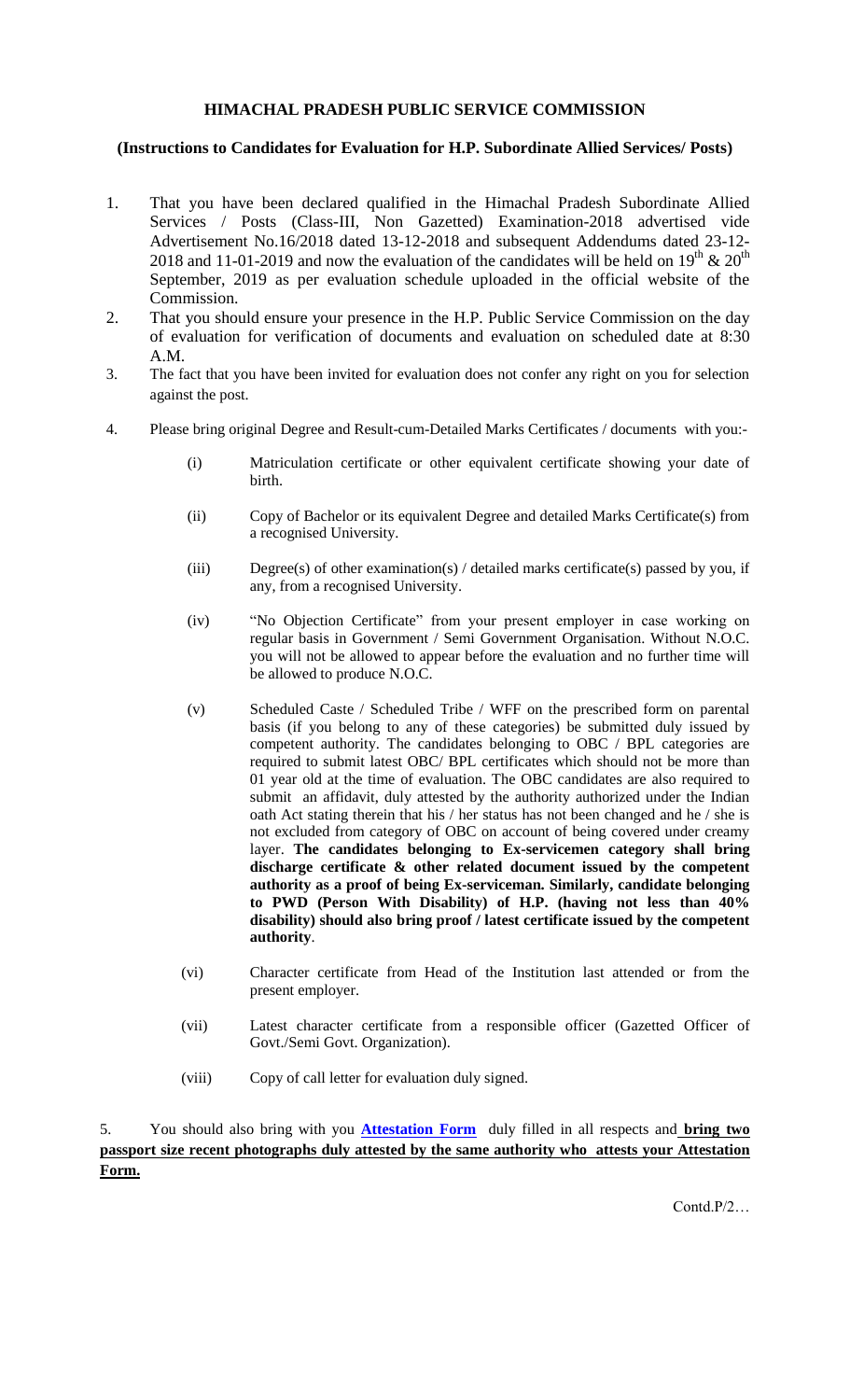6. You should also bring with you Evaluation Form duly filled in all respects and also bring with you the certificates on the basis of which the marks have been claimed by you in the said form.

 $(-2-)$ 

7. List of authorities who are competent to issue certificates regarding Land less family, BPL certificates, Single daughter / Orphan etc. has been uploaded in the website of the Commission herewith for the convenience of the candidates. No certificate(s) issued by the authority other than the authority mentioned in the list will not be entertained .

8. You should also bring the original of all certificates / testimonials, copies of which have been enclosed with your application form.

9. Please bring the evaluation call letter on the day of evaluation.

10. Your admission to the evaluation is purely provisional and subject to the verification of your eligibility as per rules / instructions.

11. Onus of proving that you are eligible for the post is on you only. If the date of notification/ declaration of result is not indicated in the certificate/ degree/ marks list, the date of issue of certificate/ degree/ marks list shall be deemed as date of acquiring essential qualification.

12. If a candidate fails to produce any of the certificates mentioned above, which is necessary to determine his / her eligibility , he / she shall not be allowed to appear before the evaluation committee and no further time will be allowed to produce any document.

13. Besides, your eligibility will be subject to the conditions given in Advertisement No.16/2018 dated 13-12-2018.

14. No T.A. / D.A. will be paid for appearing in this evaluation committee. However, 30% discount is allowed by the HRTC in ordinary buses only for attending the evaluation as per communication received from HRTC and discount will be applicable for only three days i.e. one day before and after the evaluation for to & journey.

| From | To | Conductor's<br>Signature<br>Date<br>$\&$ |  |
|------|----|------------------------------------------|--|
|      |    |                                          |  |

The evaluation of candidates will be held on the scheduled date even if the day is later on declared holiday by the Govt.

Note:- (i) You are advised to report in the Commission's office on scheduled date at 8.30 A.M. positively. If you fail to report on or before 9.00 A.M. you will be marked as absent.

(ii) NO ELECTRONIC GADGET / MOBILE PHONE / PENDRIVE/ BLUETOOTH ANY OTHER COMMUNICATION / ELECTRONIC DEVICE IS ALLOWED DURING THE EVALUATION. THEREFORE, THE CANDIDATE SHOULD ENSURE THAT THEY ARE NOT IN POSSESION OF ANY KIND OF SUCH DEVICES BEFORE THEY ENTRE THE PREMISES.

\*\*\*\*\*\*\*\*\*\*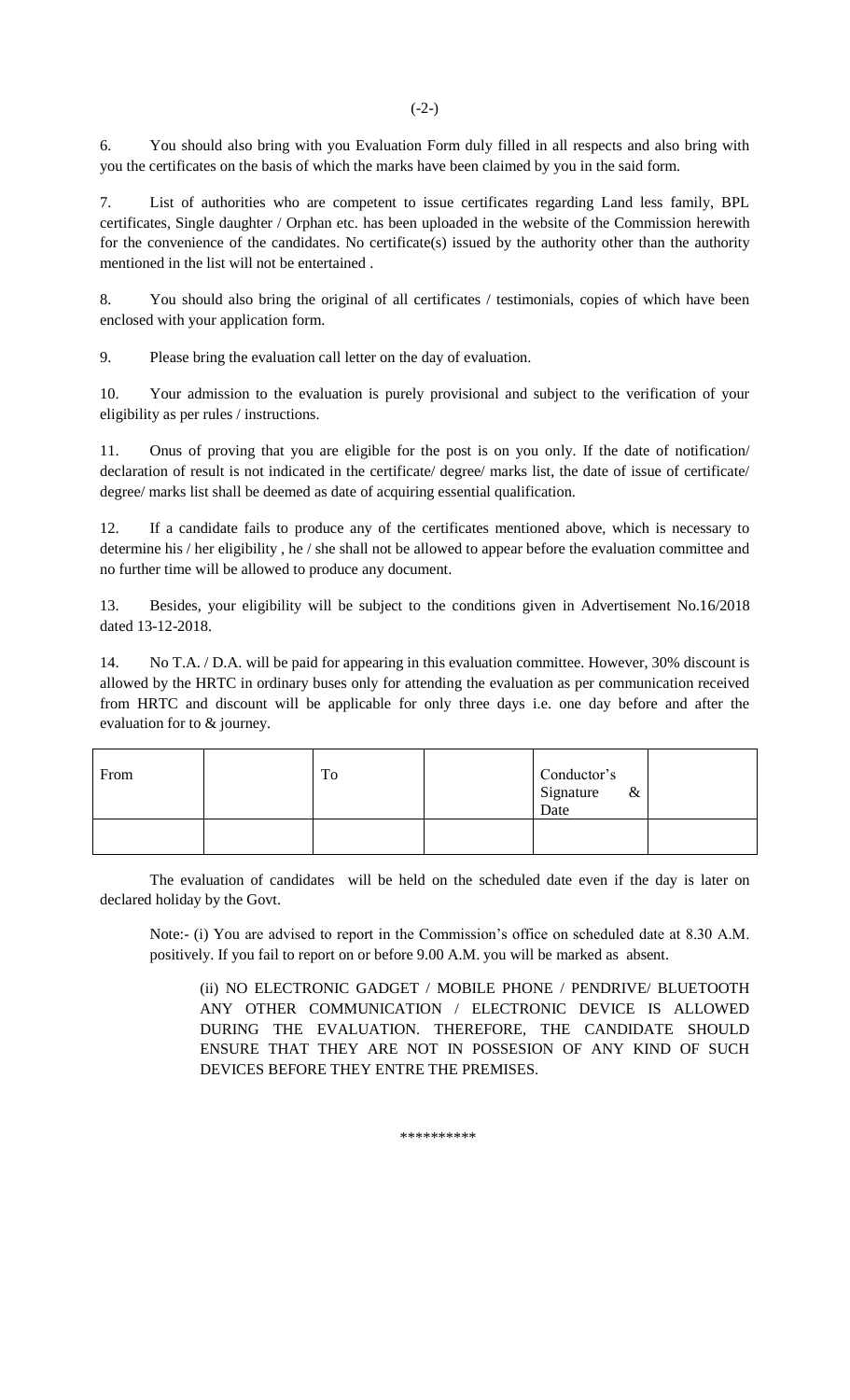## **HIMACHAL PRADESH PUBLIC SERVICE COMMISSION**

# **CRITERIA OF EVALUATION FOR 15 MARKS IN RESPECT OF SHORT LISTED CANDIDATES FOR THE H.P. SUBORDINATE ALLIED SERVICES / POSTS (CLASS-**

| candidate<br>Weightage for the minimum educational<br>(i)<br>qualification prescribed in the Recruitment<br>$2.5$ (two $&$ a half)<br>& Promotion Rules:<br>{ Percentage of marks obtained in the<br>educational qualification would be<br>multiplied by 0.025. For example, an<br>individual has secured 50 % marks in the<br>required educational qualification, he / she<br>will be allowed 1.25 marks<br>$(50x0.25=1.25)$<br>(ii)<br>Belonging to notified Backward Area or<br>$1$ (one)<br>Panchayat, as the case may be.<br>Land less family/ family having land less<br>(iii)<br>$1$ (one)<br>than 1 Hectare to be certified by the<br>concerned Revenue Authority.<br>Non employment Certificate to the effect<br>$1$ (one)<br>(iv)<br>that none of the family members is in<br>Government / Semi Government service.<br>Differently abled persons with more than<br>$1$ (one)<br>(v)<br>40% impairment / disability/ infirmity.<br>NSS(atleast one year) / certificate holders<br>$1$ (one)<br>(vi)<br>in NCC / The Bharat Scout and Guide /<br>Medal winner in National Level sports<br>competitions.<br>BPL family having family annual income<br>(vii)<br>$2$ (two)<br>(from all sources) below $Rs.40,000/$ - or as<br>prescribed by the Govt. from time to time.<br>(viii)<br>Widow / divorced / destitute / single<br>$1$ (one)<br>woman.<br>(ix)<br>Single daughter / Orphan<br>$1$ (one)<br>Training of atleast 6 months duration<br>$1$ (one)<br>(x)<br>related to the post applied for from a<br>recognised University / Institution.<br>Experience upto a maximum of 5 years in<br>(xi)<br>2.5 (two and a half)<br>Govt./ Semi Govt. Organisation relating to<br>the post applied for (0.5 marks only for<br>each complete year). | Sr.No. | <b>Detail of Criteria of 15 marks</b> | <b>Maximum Marks</b> | <b>Marks</b>   |
|-------------------------------------------------------------------------------------------------------------------------------------------------------------------------------------------------------------------------------------------------------------------------------------------------------------------------------------------------------------------------------------------------------------------------------------------------------------------------------------------------------------------------------------------------------------------------------------------------------------------------------------------------------------------------------------------------------------------------------------------------------------------------------------------------------------------------------------------------------------------------------------------------------------------------------------------------------------------------------------------------------------------------------------------------------------------------------------------------------------------------------------------------------------------------------------------------------------------------------------------------------------------------------------------------------------------------------------------------------------------------------------------------------------------------------------------------------------------------------------------------------------------------------------------------------------------------------------------------------------------------------------------------------------------------------------------------------------------------------------------------------|--------|---------------------------------------|----------------------|----------------|
|                                                                                                                                                                                                                                                                                                                                                                                                                                                                                                                                                                                                                                                                                                                                                                                                                                                                                                                                                                                                                                                                                                                                                                                                                                                                                                                                                                                                                                                                                                                                                                                                                                                                                                                                                       |        |                                       |                      | Claimed by the |
|                                                                                                                                                                                                                                                                                                                                                                                                                                                                                                                                                                                                                                                                                                                                                                                                                                                                                                                                                                                                                                                                                                                                                                                                                                                                                                                                                                                                                                                                                                                                                                                                                                                                                                                                                       |        |                                       |                      |                |
|                                                                                                                                                                                                                                                                                                                                                                                                                                                                                                                                                                                                                                                                                                                                                                                                                                                                                                                                                                                                                                                                                                                                                                                                                                                                                                                                                                                                                                                                                                                                                                                                                                                                                                                                                       |        |                                       |                      |                |
|                                                                                                                                                                                                                                                                                                                                                                                                                                                                                                                                                                                                                                                                                                                                                                                                                                                                                                                                                                                                                                                                                                                                                                                                                                                                                                                                                                                                                                                                                                                                                                                                                                                                                                                                                       |        |                                       |                      |                |
|                                                                                                                                                                                                                                                                                                                                                                                                                                                                                                                                                                                                                                                                                                                                                                                                                                                                                                                                                                                                                                                                                                                                                                                                                                                                                                                                                                                                                                                                                                                                                                                                                                                                                                                                                       |        |                                       |                      |                |
|                                                                                                                                                                                                                                                                                                                                                                                                                                                                                                                                                                                                                                                                                                                                                                                                                                                                                                                                                                                                                                                                                                                                                                                                                                                                                                                                                                                                                                                                                                                                                                                                                                                                                                                                                       |        |                                       |                      |                |
|                                                                                                                                                                                                                                                                                                                                                                                                                                                                                                                                                                                                                                                                                                                                                                                                                                                                                                                                                                                                                                                                                                                                                                                                                                                                                                                                                                                                                                                                                                                                                                                                                                                                                                                                                       |        |                                       |                      |                |
|                                                                                                                                                                                                                                                                                                                                                                                                                                                                                                                                                                                                                                                                                                                                                                                                                                                                                                                                                                                                                                                                                                                                                                                                                                                                                                                                                                                                                                                                                                                                                                                                                                                                                                                                                       |        |                                       |                      |                |
|                                                                                                                                                                                                                                                                                                                                                                                                                                                                                                                                                                                                                                                                                                                                                                                                                                                                                                                                                                                                                                                                                                                                                                                                                                                                                                                                                                                                                                                                                                                                                                                                                                                                                                                                                       |        |                                       |                      |                |
|                                                                                                                                                                                                                                                                                                                                                                                                                                                                                                                                                                                                                                                                                                                                                                                                                                                                                                                                                                                                                                                                                                                                                                                                                                                                                                                                                                                                                                                                                                                                                                                                                                                                                                                                                       |        |                                       |                      |                |
|                                                                                                                                                                                                                                                                                                                                                                                                                                                                                                                                                                                                                                                                                                                                                                                                                                                                                                                                                                                                                                                                                                                                                                                                                                                                                                                                                                                                                                                                                                                                                                                                                                                                                                                                                       |        |                                       |                      |                |
|                                                                                                                                                                                                                                                                                                                                                                                                                                                                                                                                                                                                                                                                                                                                                                                                                                                                                                                                                                                                                                                                                                                                                                                                                                                                                                                                                                                                                                                                                                                                                                                                                                                                                                                                                       |        |                                       |                      |                |
|                                                                                                                                                                                                                                                                                                                                                                                                                                                                                                                                                                                                                                                                                                                                                                                                                                                                                                                                                                                                                                                                                                                                                                                                                                                                                                                                                                                                                                                                                                                                                                                                                                                                                                                                                       |        |                                       |                      |                |
|                                                                                                                                                                                                                                                                                                                                                                                                                                                                                                                                                                                                                                                                                                                                                                                                                                                                                                                                                                                                                                                                                                                                                                                                                                                                                                                                                                                                                                                                                                                                                                                                                                                                                                                                                       |        |                                       |                      |                |
|                                                                                                                                                                                                                                                                                                                                                                                                                                                                                                                                                                                                                                                                                                                                                                                                                                                                                                                                                                                                                                                                                                                                                                                                                                                                                                                                                                                                                                                                                                                                                                                                                                                                                                                                                       |        |                                       |                      |                |
|                                                                                                                                                                                                                                                                                                                                                                                                                                                                                                                                                                                                                                                                                                                                                                                                                                                                                                                                                                                                                                                                                                                                                                                                                                                                                                                                                                                                                                                                                                                                                                                                                                                                                                                                                       |        |                                       |                      |                |
|                                                                                                                                                                                                                                                                                                                                                                                                                                                                                                                                                                                                                                                                                                                                                                                                                                                                                                                                                                                                                                                                                                                                                                                                                                                                                                                                                                                                                                                                                                                                                                                                                                                                                                                                                       |        |                                       |                      |                |
|                                                                                                                                                                                                                                                                                                                                                                                                                                                                                                                                                                                                                                                                                                                                                                                                                                                                                                                                                                                                                                                                                                                                                                                                                                                                                                                                                                                                                                                                                                                                                                                                                                                                                                                                                       |        |                                       |                      |                |
|                                                                                                                                                                                                                                                                                                                                                                                                                                                                                                                                                                                                                                                                                                                                                                                                                                                                                                                                                                                                                                                                                                                                                                                                                                                                                                                                                                                                                                                                                                                                                                                                                                                                                                                                                       |        |                                       |                      |                |
|                                                                                                                                                                                                                                                                                                                                                                                                                                                                                                                                                                                                                                                                                                                                                                                                                                                                                                                                                                                                                                                                                                                                                                                                                                                                                                                                                                                                                                                                                                                                                                                                                                                                                                                                                       |        |                                       |                      |                |
|                                                                                                                                                                                                                                                                                                                                                                                                                                                                                                                                                                                                                                                                                                                                                                                                                                                                                                                                                                                                                                                                                                                                                                                                                                                                                                                                                                                                                                                                                                                                                                                                                                                                                                                                                       |        |                                       |                      |                |
|                                                                                                                                                                                                                                                                                                                                                                                                                                                                                                                                                                                                                                                                                                                                                                                                                                                                                                                                                                                                                                                                                                                                                                                                                                                                                                                                                                                                                                                                                                                                                                                                                                                                                                                                                       |        |                                       |                      |                |
|                                                                                                                                                                                                                                                                                                                                                                                                                                                                                                                                                                                                                                                                                                                                                                                                                                                                                                                                                                                                                                                                                                                                                                                                                                                                                                                                                                                                                                                                                                                                                                                                                                                                                                                                                       |        |                                       |                      |                |
|                                                                                                                                                                                                                                                                                                                                                                                                                                                                                                                                                                                                                                                                                                                                                                                                                                                                                                                                                                                                                                                                                                                                                                                                                                                                                                                                                                                                                                                                                                                                                                                                                                                                                                                                                       |        |                                       |                      |                |
|                                                                                                                                                                                                                                                                                                                                                                                                                                                                                                                                                                                                                                                                                                                                                                                                                                                                                                                                                                                                                                                                                                                                                                                                                                                                                                                                                                                                                                                                                                                                                                                                                                                                                                                                                       |        |                                       |                      |                |
|                                                                                                                                                                                                                                                                                                                                                                                                                                                                                                                                                                                                                                                                                                                                                                                                                                                                                                                                                                                                                                                                                                                                                                                                                                                                                                                                                                                                                                                                                                                                                                                                                                                                                                                                                       |        |                                       |                      |                |
|                                                                                                                                                                                                                                                                                                                                                                                                                                                                                                                                                                                                                                                                                                                                                                                                                                                                                                                                                                                                                                                                                                                                                                                                                                                                                                                                                                                                                                                                                                                                                                                                                                                                                                                                                       |        |                                       |                      |                |
|                                                                                                                                                                                                                                                                                                                                                                                                                                                                                                                                                                                                                                                                                                                                                                                                                                                                                                                                                                                                                                                                                                                                                                                                                                                                                                                                                                                                                                                                                                                                                                                                                                                                                                                                                       |        |                                       |                      |                |
|                                                                                                                                                                                                                                                                                                                                                                                                                                                                                                                                                                                                                                                                                                                                                                                                                                                                                                                                                                                                                                                                                                                                                                                                                                                                                                                                                                                                                                                                                                                                                                                                                                                                                                                                                       |        |                                       |                      |                |
|                                                                                                                                                                                                                                                                                                                                                                                                                                                                                                                                                                                                                                                                                                                                                                                                                                                                                                                                                                                                                                                                                                                                                                                                                                                                                                                                                                                                                                                                                                                                                                                                                                                                                                                                                       |        |                                       |                      |                |
|                                                                                                                                                                                                                                                                                                                                                                                                                                                                                                                                                                                                                                                                                                                                                                                                                                                                                                                                                                                                                                                                                                                                                                                                                                                                                                                                                                                                                                                                                                                                                                                                                                                                                                                                                       |        |                                       |                      |                |
|                                                                                                                                                                                                                                                                                                                                                                                                                                                                                                                                                                                                                                                                                                                                                                                                                                                                                                                                                                                                                                                                                                                                                                                                                                                                                                                                                                                                                                                                                                                                                                                                                                                                                                                                                       |        |                                       |                      |                |
|                                                                                                                                                                                                                                                                                                                                                                                                                                                                                                                                                                                                                                                                                                                                                                                                                                                                                                                                                                                                                                                                                                                                                                                                                                                                                                                                                                                                                                                                                                                                                                                                                                                                                                                                                       |        |                                       |                      |                |
|                                                                                                                                                                                                                                                                                                                                                                                                                                                                                                                                                                                                                                                                                                                                                                                                                                                                                                                                                                                                                                                                                                                                                                                                                                                                                                                                                                                                                                                                                                                                                                                                                                                                                                                                                       |        |                                       |                      |                |
|                                                                                                                                                                                                                                                                                                                                                                                                                                                                                                                                                                                                                                                                                                                                                                                                                                                                                                                                                                                                                                                                                                                                                                                                                                                                                                                                                                                                                                                                                                                                                                                                                                                                                                                                                       |        |                                       |                      |                |
| <b>TOTAL</b><br>15 (Fifteen)                                                                                                                                                                                                                                                                                                                                                                                                                                                                                                                                                                                                                                                                                                                                                                                                                                                                                                                                                                                                                                                                                                                                                                                                                                                                                                                                                                                                                                                                                                                                                                                                                                                                                                                          |        |                                       |                      |                |

## **III, NON GAZETTED) (TO BE FILLED BY CANDIDATE)**

 **Date:**

## **Signature of the Candidate**

**Name\_\_\_\_\_\_\_\_\_\_\_\_\_\_\_\_\_\_** 

**Roll No.\_\_\_\_\_\_\_\_\_\_\_\_\_\_\_\_**